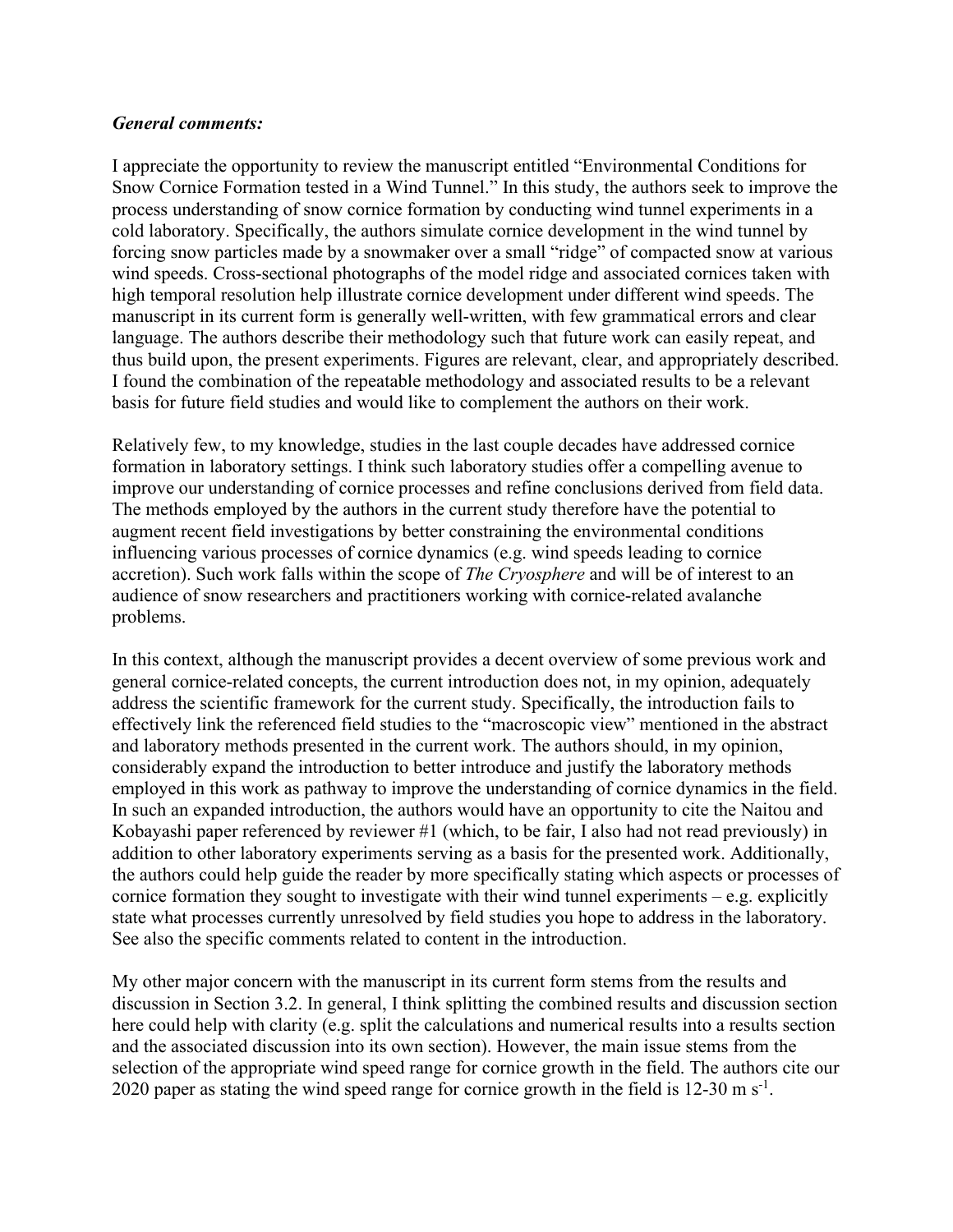Unfortunately, this is a mischaracterization of the results from that paper. Vogel et al. (2012) determined cornice accretion occurred during periods with hourly maximum wind speeds of  $12 \text{ m s}^{-1}$  and observed cornice scouring when maximum hourly wind speeds were as low as 15 m s<sup>-1</sup>. In our 2020 work, the temporal constraints on our TLS measurements of cornice accretion were relatively poor and did not allow us to effectively determine a lower threshold wind speed for which cornice accretion begins to occur. Instead – and admittedly this is a weakness in that study – we simply used 5 m s<sup>-1</sup> as a conservative lower threshold for snow transport (and therefore, we assumed, cornice accretion) derived from the literature. Accordingly, although the comparison between the authors' experiments and field studies from lines 172 – 202 is interesting and relevant for this work, I think the authors should redo their calculations with a more appropriate  $U_{12.8}$  value.

My suggestion here would be to consider that field studies often struggle to determine the threshold wind speeds for cornice accretion and/or scouring due to temporal or spatial constraints on data acquisition. Laboratory experiments such as the current study can help better determine these thresholds, and therefore one option would be to extrapolate a "field" *U*t2.8 based on your measured *U*t0.4 and a logarithmic wind profile. This would then allow the authors to discuss how their results can help address gaps in field studies (e.g. more specifically constrain the wind speeds at which cornice accretion happens, with the wind speeds expressed for the height at which standard meteorological observations occur). In the conclusions, however, I would appreciate a link between your measurements (e.g. cornice growth occurs between 3.5 and 6 m s-<sup>1</sup>) and the corresponding "field" wind speeds which will be more relevant, especially, for practitioners interested in your work.

## *Specific comments:*

Title – I wonder if the title could be more specific than "environmental conditions" – would wind conditions be more appropriate?

Line 16 – please clarify what the percentages refer to, or consider omitting the percentages altogether

Lines 27-31 – consider splitting this long sentence for clarity and readability

Lines 36-38 – please revise this sentence, I don't understand what widely accepted hypothesis is referred to here

Lines 39-40 – which assumptions have no supporting evidence?

Lines 41-42 – this sentence needs to be revised in lieu of the existence of the Naitou and Kobayashi work. I am unable to read Japanese so cannot specifically comment on the methodological and content overlap between this work and the Naitou and Kobayashi study. I would suggest attempting to determine how your work differs from this previous work and adjusting the intro/results as needed.

Line  $53 - is 7$  m s<sup>-1</sup> the maximum wind speed this device can generate?